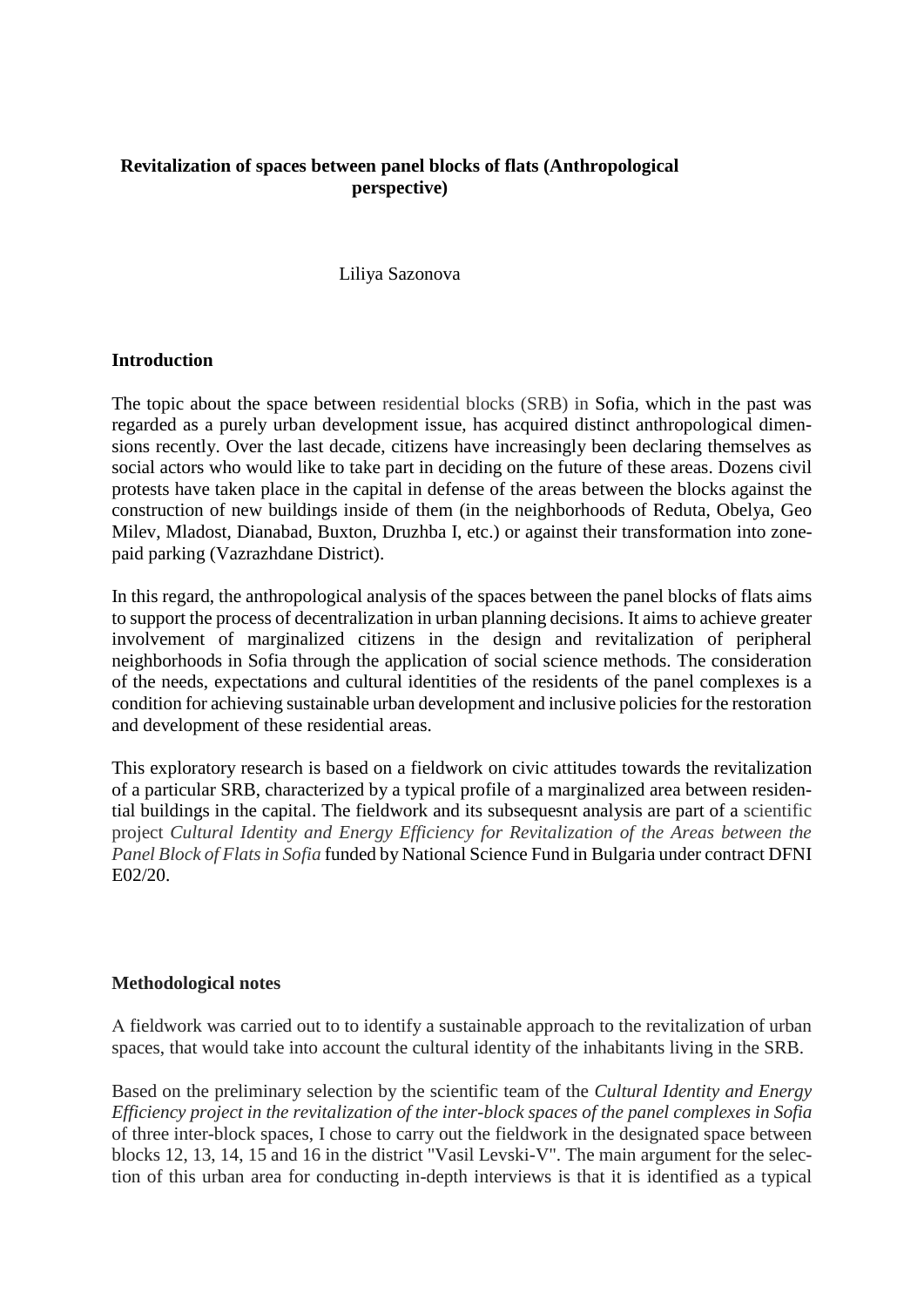marginalized area between the panel blocks of flats based on 4 criteria - (1) area, (2) communication with the center, (3) low sales cost and relatively low welfare of the inhabitants as a whole, (4) remoteness from the social infrastructure (medical services, schools and kindergartens, urban parks, etc.)<sup>1</sup>

Following an initial desk research phase, interviews were conducted using in-depth semi-structured interview method with residents in the blocks around the SRB in three consecutive days. The duration of the interviews was from 30 minutes to one hour. There were both female and male respondents aged 20 to 60 years old. In addition, direct observation as well as informal talks were conducted with people passing through the SRB.

Personal interviews aimed both at gathering ideas for revitalizing the SRB, as well as identifying the experience of panel building residents and their motivation for future participation in eventual revitalization - voluntarily or under certain conditions. Additionally, interviews aimed to clarify the satisfaction from the quality of life in the neighborhood and the assessment of the individual elements of the urban environment in the SRB.

In view of these objectives, questions were shaped around four main problem areas: (1) identification of respondents with the areas between the prefab block of flats, (2) the extent of residents' activity in the maintenance and modification of the SRB at the moment, and their readiness to participate in future revitalization of the SRB, (3) relation to the individual elements of the SRB and residents' priority areas for change, (4) satisfaction and evaluation of the current status of the SRB, etc. The questions were structured on the temporal axis past - present – future in order to take into account the sustainability of respondents' attitudes over time.

### **Analysis of the fieldwork data**

Two types of reactions to our attempts to interview people living in the blocks around the SRB could be distinguished. The first group of people was apathetic and refused to take part in the research. Asking if they would spend a few minutes to talk about the possible development of the SRB, about a third of the residents said they had no time and that nothing would change in it anyway.

The topic of distrust in the possibilities for a positive change in the SRB appeared during the interviews as well. The skeptical attitude was particularly visible in response to questions whether they think the SRB is changing in time for the better or the worse, and how they imagine the space in the next one, five and ten years. As one respondent put it: "We are all gathered and looking for ways to survive. Moreover, most of us do not think about this space, we are used to the landscape. We are condemned; this (place) is your verdict." 2

We pay special attention to the problem, as the theme of the despair from the state of the SRB and the neighborhood as a whole was present in almost all respondents to some extent, indicating a strong degree of dissatisfaction with the environment that affects not only the standard of living but also the self-respect of people living there (some have said they feel uncomfortable when they have to say in which neighborhood they live). Particularly strong influence of the environment on cultural identity and self-esteem occurred in one of the respondents: (by improving the space we need) "someone to show some care for us, to be at least a little pleasant here. The feeling of a desert, a field, some blocks that you are forced to live in is heavy, oppressive, depressing, insulting, because we pay taxes there for everything. Children have no place to play because it is dangerous for them there."<sup>3</sup>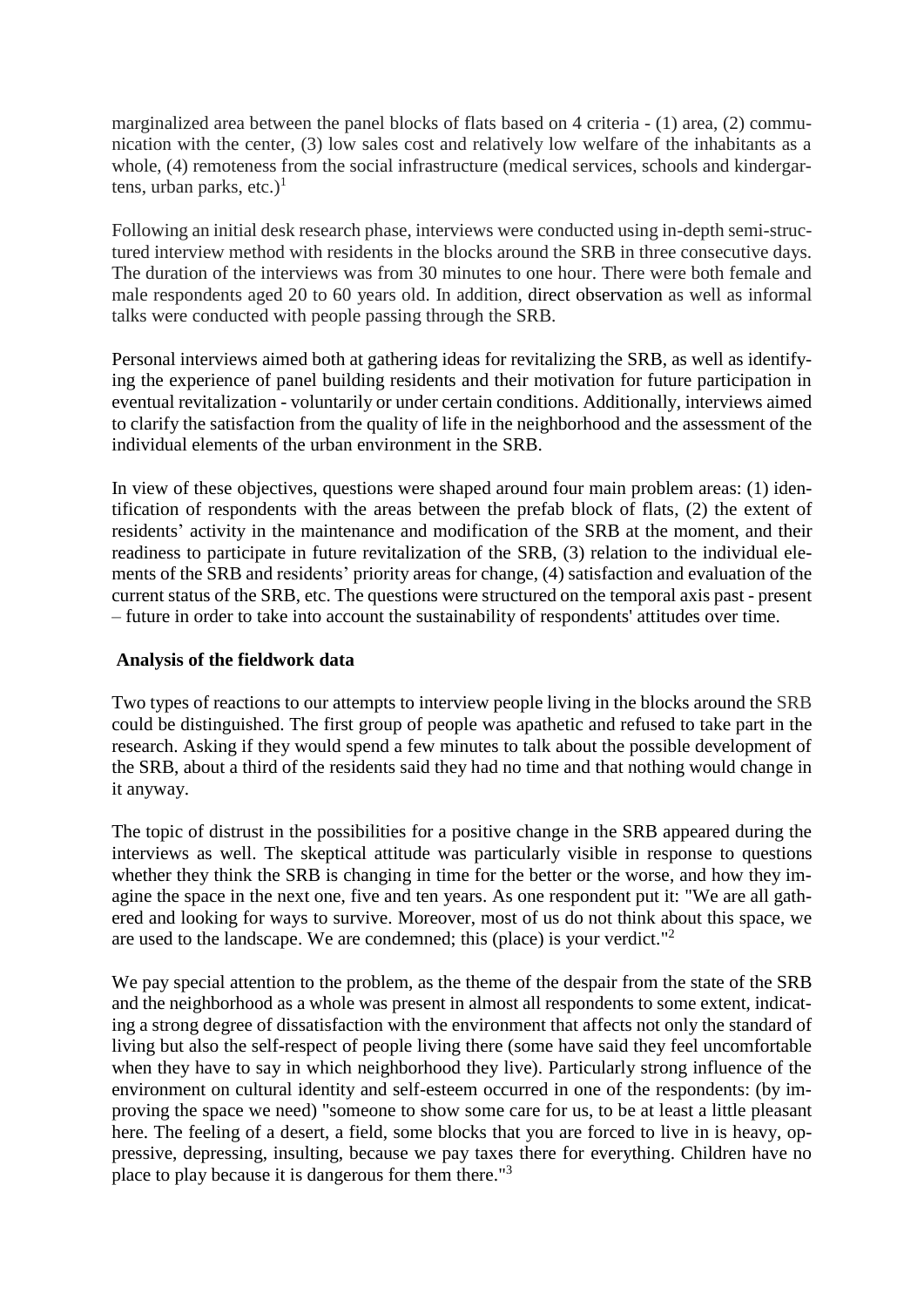There was also a second group of reactions - of people who easily agreed to talk about the SRB and were encouraged by my attention to them, expecting some help from me or, more generally, from this project. They shared that they were willing to participate voluntarily in a possible revitalization, but they need someone to initiate it and to create a more comprehensive plan of what to do with space, not to work "piece by piece"<sup>4</sup>. In this regard, it should be noted that all interviewees, as well as those with whom I held informal talks as part of the field research, expressed their readiness to take part voluntarily in the eventual revitalization of the SRB.

At the same time, they insisted that they are not the only ones responsible for the improvement of the environment and that the obligations should be shared between them and the institutions: "The municipality has a major role to play in the maintenance of the SRB, then comes our role, of course. But it's unfair that for 15 years there has not been created a single playground while I pay taxes all this time. I agree that I have to also maintain the SRB myself. But I believe that if there is a possbility to construct something (new for children) in other parts of the city it should be possible to do it here too." 5

Based on the interviews, it can be concluded that people are mostly motivated to invest in improving infrastructure for children in this SRB, especially when they have small children or grandchildren. This was the most common suggestion for improving the SRB - building a larger playground (as there is now only a slide and a swing that are also used by children living in farther blocks). This is also confirmed by the fact that both neighbors' initiatives to make some improvements to the SRB over the years have been linked to the construction of playgrounds. The first one was created after an amount of money was collected by some neighbors for the purchase of the facilities while the second one was built with the manual labor of residents from different blocks and after they insisted the Municipality instaled a slide in it.

Second, again mentioned by all respondents, was the lack of a park, a garden, and benches. Both the elderly and the youngest respondent clearly identified the need for new benches to sit on and to gather with friends. The oldest respondent, sharing his long-term plans, said with a smile that "in 10 years, I imagine gathering with the other oldsters around the benches with tables and drinking a cup of rakia and commenting on something."<sup>6</sup> The desire for more benches and pavilions was also accompanied by suggestions for alleys and flower gardens to create an atmosphere when people sit down to chat: "Creating comfort, a sense of security and cleanliness"<sup>7</sup>. Again in this direction, green areas were rated as a top priority by almost all respondents. However, residents usually added that in their current state green areas are unsupervised and even dangerous for health (because of ticks and fleas).

Most of the respondents also noted the lack of parking spaces. They explained this problem with the fact that when the neighborhood was planned, the family usually had only one car, whereas now every adult member would like to own a separate vehicle: "Parkings are needed, no one thought it would become like this - everyone to have a car."<sup>8</sup> One of the few mentioned causes of tension between neighbors is precisely because of the cars as when there is no place to park, vechicles are placed on the lawns: "At the moment this green meadow – half of it is eaten by cars, the worst is that they are already stopping around the playground, and children are playing there"<sup>9</sup>.

Finally, all the respondents mentioned that there are not enough sports facilities: "There is a need for pull-up bars, parallel bars, such things; it's not much".<sup>10</sup> At the moment, the neighbors have installed two self-made football gates and a basketball basket where children play.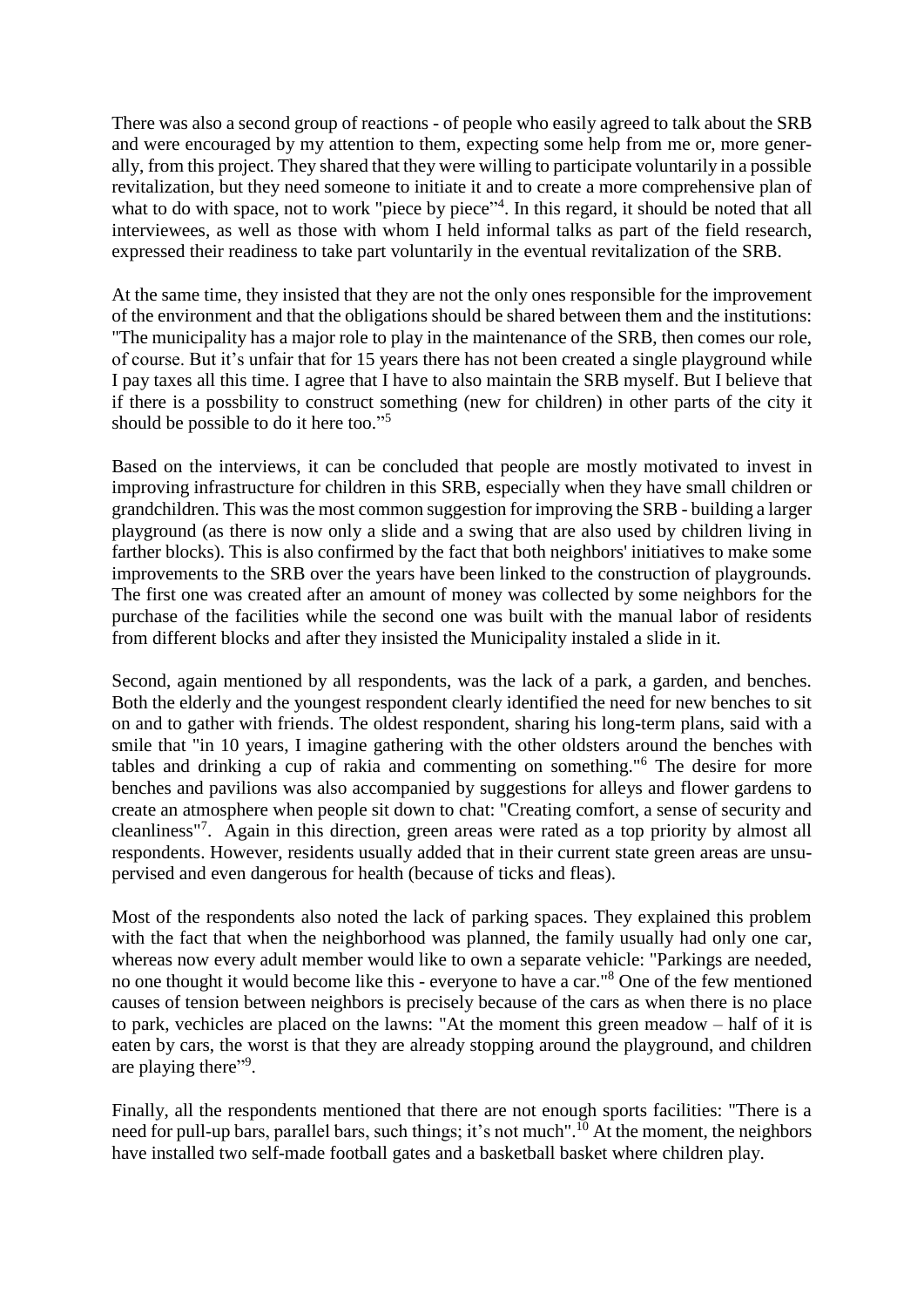When it comes to the individual elements of the SRB, the respondents said that although it is not perfectly arranged, they are generally satisfied with the buildings, the pavements, the sidewalks, the lighting, the garbage containers and have no problem with the street dogs. They expressed dissatisfaction with the lack of sport facilities, security<sup>11</sup> and the difficult access to some parts of the SRB of people with wheelchairs and parents with strollers.

## **Conclusion**

In conclusion, I would like to summarize some reflections on the subject - the occupation of panel complexes and revitalization policies that emerged during fieldwork. The anthropological analysis is import as it takes into consideration the human factor in urban development decisions. It also ensures compliance with the cultural aspect of sustainable urban planning. This happens at least in two ways.

On the one hand, by applying the qualitative method of in-depth interviews with residents of panel blocks where an architectural revitalisation of the spaces between the prefabricated concrete housings is planned, the degree of readiness to participate in the changes of the local population itself can be established. In the present semi-structured interviews research, this was firstly addressed through topics related to the experience of residents with environmental improvement actions in the SRB. These were, for example, the questions: "Have you commented on any transformations of your SRB with your neighbors so far?", "Have you been involved in cleaning actions or other activities in this SRB?", "Have you made any attempts to improve this SRB to date?", etc. Secondly, the readiness for active participation of apartment owners in the blocks around the SRB surveyed was also addressed by questions related to the future: "Would you like to be involved in the revitalization of the area between the panel blocks of flats?" and "What would stimulate you for that?". The readiness of the owners to co-participate in the revitalization of their habitat is a key factor for the sustainability of each urban development decision because it demonstrates to what extent they recognize themselves in this new place and will accordingly take care of its protection and maintenance in the medium and long term.

On the other hand, through the interviews, I was able to identify the real needs of citizens. Being semi-structured and open-ended, they allow respondents to determine their own problems to a certain extent. This highlighted several areas of concern that could be addressed by possible architectural plans for development and revitalization of the SRB. Considering the suggested by residents changes in the elements of the urban environment, its improvement will be integrated in a more harmonious and natural way in the already established routine actions, habits and expectations of the people who inhabit this space, without adding unfamiliar elements to the local culture.

On the basis of the problem areas shared by the respondents, it can be concluded that for them the main priority is the construction of larger, attractive and safe playgrounds. Secondly, in the framework of an eventual revitalization, they hope that new benches, arbors, flower alleys and generally places where they can relax and have a social interaction in a pleasant environment will be created. At present, all benches and tables in the SRB and in front of some of the blocks are made with hand-made materials by the citizens themselves. Surprisingly, concern for children and spaces for communication were perceived by residents as more important for their well-being than, for example, the rehabilitation and thermal insulation of their apartment buildings (which was also reported as a problem but less important).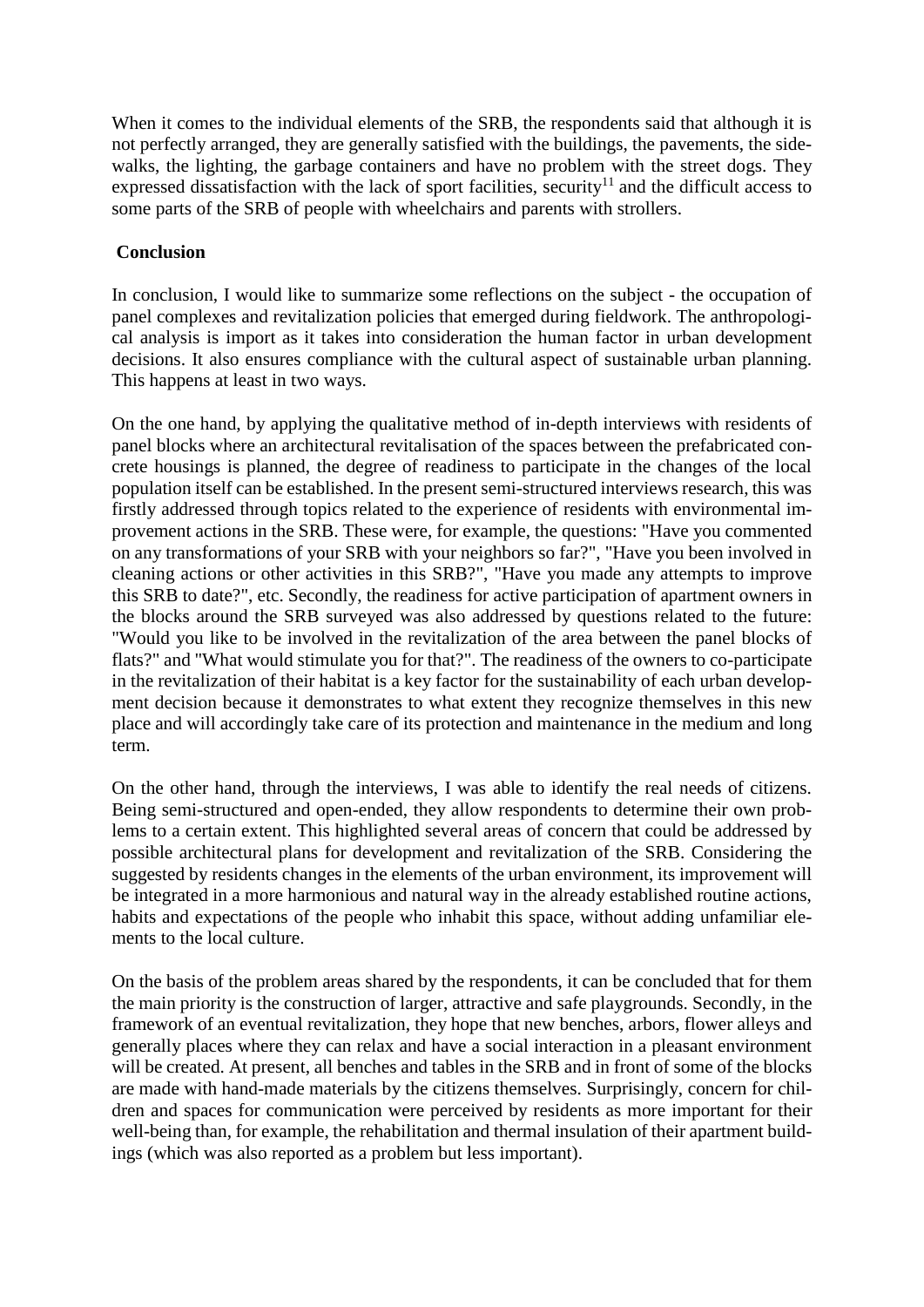The second important conclusion that I would like to draw is the importance of the SBR revitalization for the mental and physical health of people. Although the respondents were aware for the advantages of their neighborhood - the proximity to the center, quiet and peaceful, with space between the blocks, all felt a sense of hopelessness, injustice (compared to the others, even neighboring neighborhoods) and lack of perspective when they talked about the environment in which they live. As one of the respondents, a mother of a 10-year-old child, said - the recovery and development of their space between blocks will not make the whole neighborhood better, but when one thing improves, it follows one another and so slow change happens.

The third important conclusion I could share is that residents have a great potential for coparticipation in an eventual project for revitalization of their area between blocks. They already have experience in this direction but it is insufficient to make optimal use of this space and to meet their needs for a decent life. Interviewees expressed readiness and even enthusiasm to support the process of revitalization of their SBR, saying that such an act would be highly appreciated and that they would make efforts to maintain the facilities. This gives hope that there is a sound foundation, if the joint efforts of citizens and experts come together, to realize a vital and self-sustaining its own balance and development environment. Or, as stated in the UNESCO report, the joint efforts of local residents and urban professionals are a fundamental condition that a process of revitalization will be sustainable, compaticle with local culture, and ultimately will be a project with a soul<sup>12</sup>.

# **Bibliography**

Културна идентичност и енергийна ефективност при ревитализацията на междублоковите пространства на панелните комплекси в София, март 2018 [<http://block](http://blockareas.bg/bg/izsledvane/operdeliha-se-mejdublokovite-prostranstva-kazus-izsledvane.html)[areas.bg/bg/izsledvane/operdeliha-se-mejdublokovite-prostranstva-kazus-izsledvane.html>](http://blockareas.bg/bg/izsledvane/operdeliha-se-mejdublokovite-prostranstva-kazus-izsledvane.html) (31.03.2018).

**Report 4 2009:** Report 4: Culture and sustainable development: examples of institutional innovation and proposal of a new cultural policy profile, in the framework of the process "Towards a new cultural policy profile", 1 September 2009. // Official website of Agenda for Culture 21  $\langle \frac{http://www.agentda21culture.net/sites/default/files/files/documents/en/z-ref.}$ port 4 full report.pdf>  $(31.03.2018)$